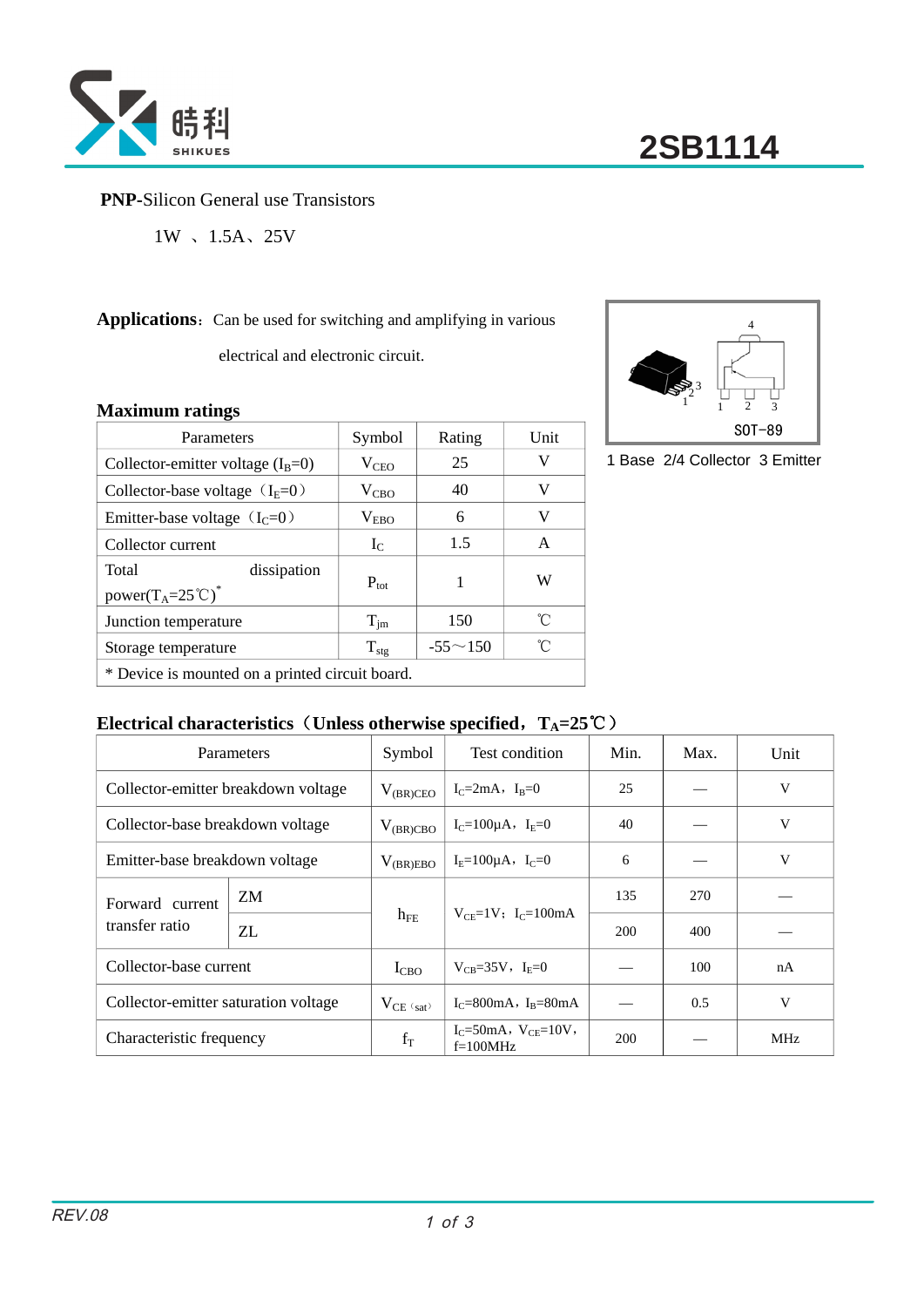

# **2SB1114**

#### Typical characteristics



#### DC CURRENT GAIN